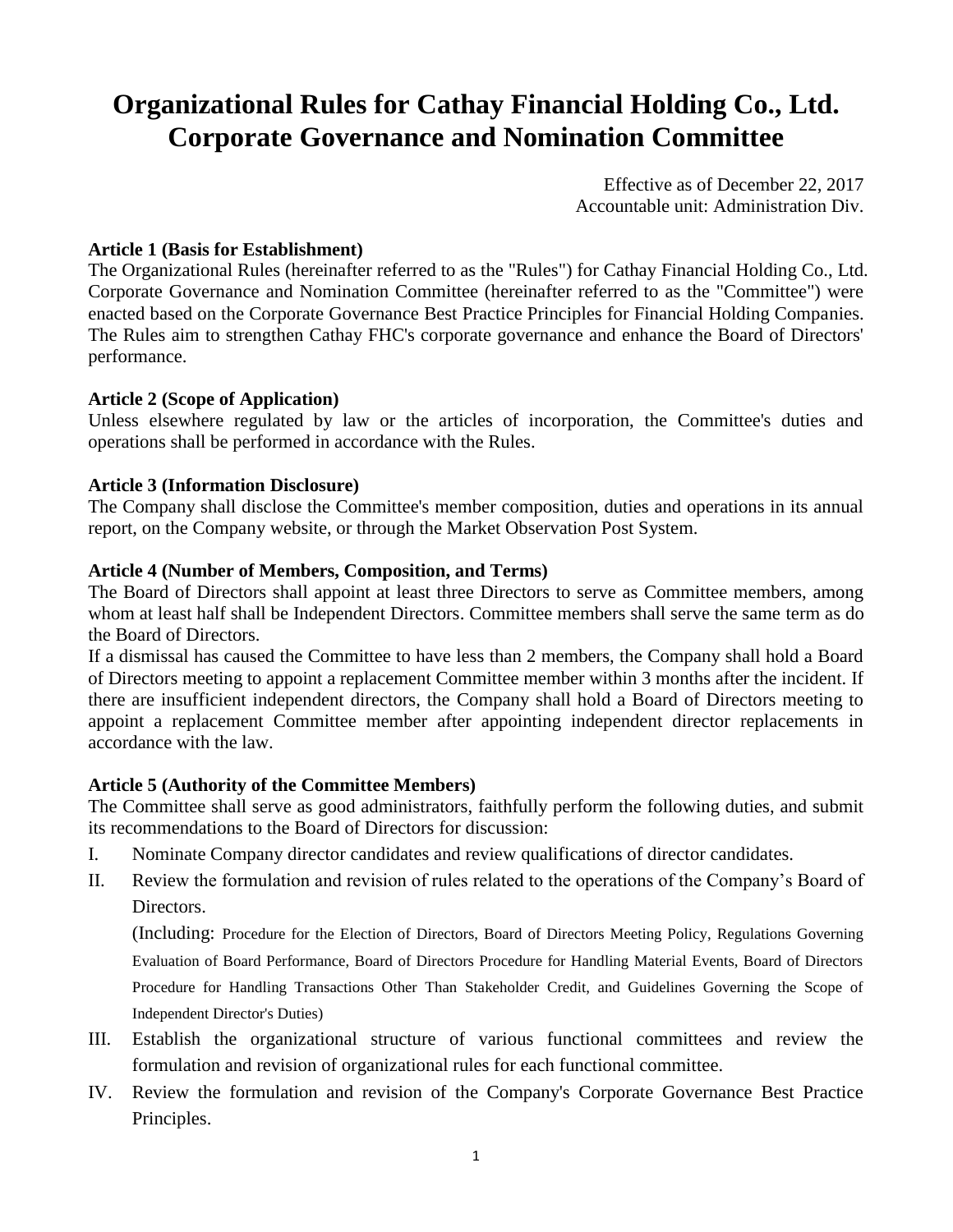V. Other matters instructed by the Board of Directors.

For the Board of Directors to decide to not adopt the recommendations provided by the Committee, over two-thirds of all Directors must attend and over half of the attendees must consent. The difference and reason shall be specified in the Board of Directors meeting minutes.

# **Article 6 (Convening and Meeting Notice)**

The Committee shall hold meetings whenever deemed necessary.

Notices for Committee meetings shall be distributed to Committee members at least three days before the meeting. The purpose of the meeting shall be clearly stated in the notice. This does not apply in the event of an emergency or with the consent of Committee members.

The Committee convener and chairperson shall be appointed by Committee members from amongst themselves. If the convener is unable to host a meeting due to leave of absence or other reasons, the convener shall appoint another Committee member to act on his/her behalf. Where the convener does not appoint an individual to act on his/her behalf, the remaining Committee members shall appoint one from amongst themselves.

The Committee may invite related department managers of the Company and its subsidiaries, external consultants or other personnel to attend the meeting and provide them with relevant information.

# **Article 7 (Attendance and Resolution)**

The agenda for the Committee meeting shall be formulated by the convener. The meeting agenda shall be provided to Committee members prior to the meeting.

Attendance logs shall be provided during Committee meetings and signed by Committee members for future reference.

Committee members shall personally attend Committee meetings. If this is impossible, a member who is unable to attend shall commission another member to attend as an agent. An agent may only attend on behalf of one other Committee member. Committee members who participate in meetings via video or telephone conferencing shall be deemed to have personally attended the meeting.

When a member of this Committee commissions another member to attend a Committee meeting as an agent, the Committee member shall issue a power of attorney that lists the scope of the agent's authority with regard to the reasons for convening the meeting.

Unless otherwise regulated by the law, the Company's articles of incorporation or other rules and regulations, at least two thirds of Committee members shall be in attendance and over half shall approve for the Committee to make a resolution.

# **Article 8 (Meeting Minutes)**

The official business that transpired in the Committee meeting shall be entered into the official meeting minutes, including the following items:

- I. The session, time, and place of the meeting.
- II. The name of the chairperson.
- III. Members' attendance, including the number and names of attendees, absentees, and those who are on leave of absence.
- IV. The names and titles of the attendees.
- V. Name of the minute taker.
- VI. Matters that were reported.
- VII. Discussions: The resolution methods and results of each motion and the objections or reserved opinions of the Committee members.
- VIII.Special motion: The name of the Committee member that made the motion, the contents of the motion, and the resolution methods, results, objections or reserved opinions of each motion.